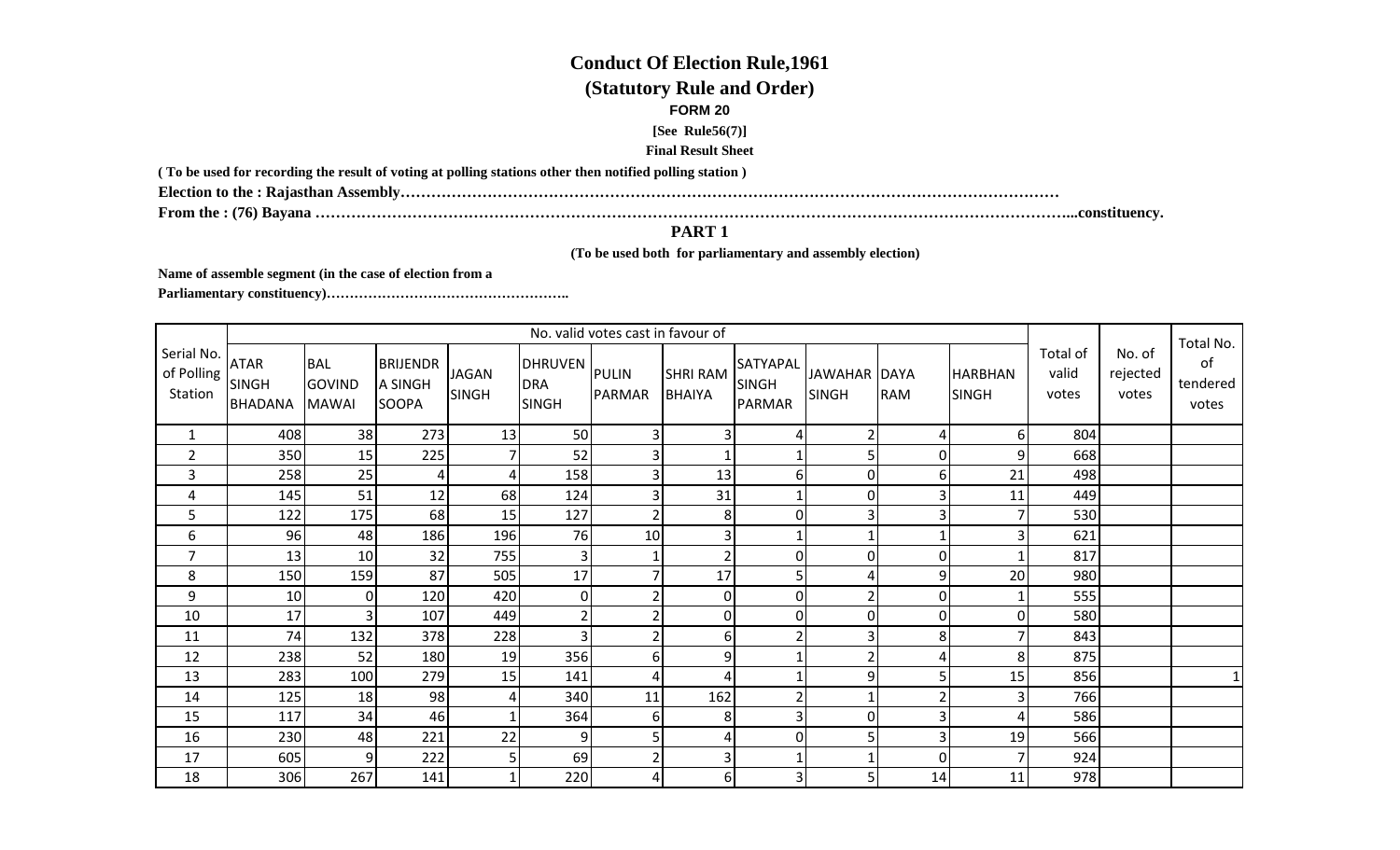|                                     | No. valid votes cast in favour of             |                                             |                                            |                              |                                             |                 |                           |                                           |                              |                |                                |                            |                             |                                      |
|-------------------------------------|-----------------------------------------------|---------------------------------------------|--------------------------------------------|------------------------------|---------------------------------------------|-----------------|---------------------------|-------------------------------------------|------------------------------|----------------|--------------------------------|----------------------------|-----------------------------|--------------------------------------|
| Serial No.<br>of Polling<br>Station | <b>ATAR</b><br><b>SINGH</b><br><b>BHADANA</b> | <b>BAL</b><br><b>GOVIND</b><br><b>MAWAI</b> | <b>BRIJENDR</b><br>A SINGH<br><b>SOOPA</b> | <b>JAGAN</b><br><b>SINGH</b> | DHRUVEN PULIN<br><b>DRA</b><br><b>SINGH</b> | PARMAR          | <b>SHRI RAM</b><br>BHAIYA | SATYAPAL<br><b>SINGH</b><br><b>PARMAR</b> | JAWAHAR DAYA<br><b>SINGH</b> | <b>RAM</b>     | <b>HARBHAN</b><br><b>SINGH</b> | Total of<br>valid<br>votes | No. of<br>rejected<br>votes | Total No.<br>of<br>tendered<br>votes |
| 19                                  | 337                                           | 270                                         | 162                                        | 53                           | 10                                          | $\overline{0}$  |                           | $\overline{0}$                            | 1                            | 5              | $\overline{4}$                 | 843                        |                             |                                      |
| 20                                  | 410                                           | 87                                          | 89                                         | 9                            | $\mathbf{1}$                                | $\overline{0}$  | 4                         | $\mathbf{1}$                              | $\overline{0}$               | 4              | 8                              | 613                        |                             |                                      |
| 21                                  | 517                                           | 216                                         | 164                                        | $\overline{4}$               |                                             | $\overline{2}$  | $\overline{2}$            | 1                                         | 3                            | 4              | 12                             | 926                        |                             |                                      |
| 22                                  | 283                                           | 270                                         | 332                                        | 82                           | $\overline{2}$                              | $6 \mid$        | 4                         | $\mathbf{1}$                              | 5                            | 4              | 6                              | 995                        |                             |                                      |
| 23                                  | 183                                           | 239                                         | 150                                        | 117                          | $\overline{4}$                              | $\mathbf{1}$    | 3                         | 1                                         | $\mathbf 1$                  | $\overline{2}$ |                                | 705                        |                             |                                      |
| 24                                  | 168                                           | 33                                          | 126                                        | 237                          | 3                                           | 3               | 0                         | $\boldsymbol{0}$                          | $\mathbf 0$                  | 4              | 3                              | 577                        |                             |                                      |
| 25                                  | 207                                           | 138                                         | 117                                        | 28                           | $\overline{3}$                              | $\mathbf{1}$    | 3                         | $\overline{2}$                            | $\pmb{0}$                    | $\mathbf{1}$   | 5                              | 505                        |                             |                                      |
| 26                                  | 253                                           | 132                                         | 137                                        | 11                           | 66                                          | $6 \mid$        | 70                        | $\overline{4}$                            |                              | 10             | 26                             | 716                        |                             |                                      |
| 27                                  | 342                                           | 74                                          | 137                                        | 23                           | $\pmb{0}$                                   | $\overline{0}$  | 0                         | $\boldsymbol{0}$                          | 1                            | 4              | 9                              | 590                        |                             |                                      |
| 28                                  | 402                                           | 60                                          | 54                                         | $\mathbf{1}$                 | 4                                           | $\overline{0}$  | $\mathfrak{p}$            | $\mathbf 0$                               | 1                            | 1              | $\Omega$                       | 525                        |                             |                                      |
| 29                                  | 412                                           | 84                                          | 142                                        | 37                           | 1                                           | $\overline{7}$  | 26                        | $\mathbf 0$                               | $\overline{0}$               | 3              |                                | 716                        |                             |                                      |
| 30                                  | 493                                           | 42                                          | 135                                        | 147                          | 4                                           | 4               | $\overline{2}$            | $\mathbf{1}$                              | $\pmb{0}$                    | $\overline{0}$ | 3                              | 831                        |                             |                                      |
| 31                                  | 593                                           | 32                                          | 58                                         | 6                            | 3 <sup>1</sup>                              | $\mathbf{3}$    |                           |                                           | $\mathbf 0$                  | $\overline{0}$ | $\overline{0}$                 | 697                        |                             |                                      |
| 32                                  | 453                                           | 62                                          | 125                                        | 25                           | 32                                          | $\mathbf{1}$    | $\mathbf{1}$              | $\mathbf 1$                               | $\mathbf{1}$                 | οI             | 10                             | 711                        |                             |                                      |
| 33                                  | 276                                           | 184                                         | 193                                        | 37                           | 4                                           | $\overline{3}$  | $\mathbf{0}$              | 1                                         | 5                            | 6              |                                | 716                        |                             |                                      |
| 34                                  | 190                                           | 146                                         | 122                                        | 20                           | 5                                           | $\overline{2}$  | 5                         | $\mathbf 0$                               |                              | 0              |                                | 492                        |                             |                                      |
| 35                                  | 700                                           | 90                                          | 79                                         | $\pmb{0}$                    | 29                                          | $\overline{0}$  | 0                         | 0                                         | $\mathbf{1}$                 | $\overline{0}$ | 3                              | 902                        |                             |                                      |
| 36                                  | 475                                           | 98                                          | 87                                         | $\overline{2}$               | 13                                          | $\overline{0}$  |                           | $\mathbf{1}$                              | 3                            | 5              | 14                             | 699                        |                             |                                      |
| 37                                  | 771                                           | 8                                           | 61                                         | 4                            | $\pmb{0}$                                   | $\mathbf{1}$    | $\overline{0}$            | $\pmb{0}$                                 | $\overline{0}$               | οI             | $\overline{0}$                 | 845                        |                             |                                      |
| 38                                  | 116                                           | 88                                          | 177                                        | $\overline{2}$               | $\mathbf{1}$                                | $\overline{0}$  | $\overline{0}$            | $\pmb{0}$                                 | 1                            | 3              | $\Omega$                       | 388                        |                             |                                      |
| 39                                  | 667                                           | 161                                         | 63                                         | 1                            | 9                                           | $\overline{0}$  | 4                         | $\pmb{0}$                                 | 1                            | 3              | 7                              | 916                        |                             |                                      |
| 40                                  | 386                                           | 199                                         | 86                                         | 5                            | $\overline{4}$                              | $\overline{0}$  | 9                         | $\boldsymbol{0}$                          | $\mathbf 0$                  | 5              | $\Omega$                       | 694                        |                             |                                      |
| 41                                  | 346                                           | 253                                         | 149                                        | $\overline{2}$               | 30                                          | $\mathbf{1}$    | $\overline{2}$            | $\overline{2}$                            | $\mathbf{1}$                 | $\overline{2}$ | 3                              | 791                        |                             |                                      |
| 42                                  | 332                                           | 227                                         | 162                                        | $\overline{c}$               | 6                                           | $\mathbf{1}$    |                           | $\pmb{0}$                                 | $\mathbf 0$                  | 3              | 3                              | 737                        |                             |                                      |
| 43                                  | 656                                           | 8                                           | 103                                        | $\overline{7}$               | 50                                          | 3               | 9                         | 3                                         | $\overline{2}$               | $\mathbf{1}$   | 16                             | 858                        |                             |                                      |
| 44                                  | 661                                           | 9                                           | 90                                         | 4                            | 62                                          | $\vert 4 \vert$ | 11                        | $\overline{0}$                            | $\overline{0}$               | $\overline{0}$ | 9 <sub>l</sub>                 | 850                        |                             |                                      |
| 45                                  | 858                                           | 11                                          | 60                                         | 4                            | 30                                          | $\overline{0}$  | 6                         | $\boldsymbol{0}$                          | $\Omega$                     | $\overline{2}$ | 10                             | 981                        |                             |                                      |
| 46                                  | 479                                           | 22                                          | 117                                        | 30                           | 54                                          | $\overline{2}$  | 5 <sup>1</sup>            | 3                                         | $\overline{2}$               | $\overline{2}$ | 8 <sup>1</sup>                 | 724                        |                             |                                      |
| 47                                  | 479                                           | $\overline{7}$                              | 155                                        | 10                           | 80                                          | $\mathbf{1}$    | 27                        | $\overline{2}$                            | $\pmb{0}$                    | $\mathbf{1}$   | 7                              | 769                        |                             |                                      |
| 48                                  | 395                                           | 5                                           | 127                                        | 3                            | 18                                          | $\mathbf{1}$    | 13                        | $\pmb{0}$                                 | $\overline{2}$               | 0              | 3                              | 567                        |                             |                                      |
| 49                                  | 492                                           | 19                                          | 209                                        | $\overline{7}$               | 42                                          | 3               | 111                       | $\boldsymbol{0}$                          | $\pmb{0}$                    | $\overline{2}$ | 6 <sup>1</sup>                 | 891                        |                             |                                      |
| 50                                  | 589                                           | 35                                          | 186                                        | 10                           | 40                                          | 3               | 40                        | $\mathbf{3}$                              | $\overline{2}$               | 5              | 18                             | 931                        |                             |                                      |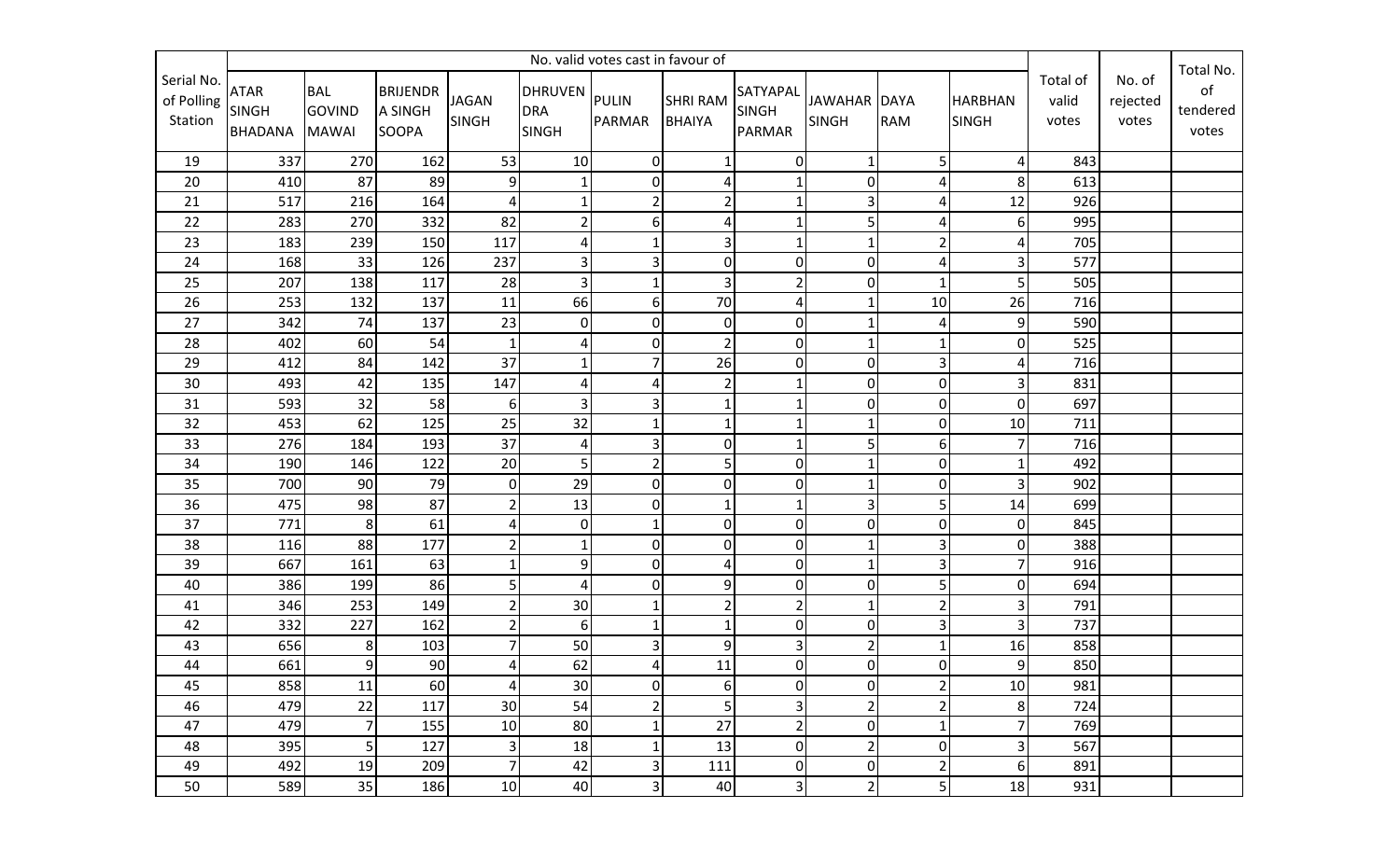|                                     | No. valid votes cast in favour of             |                                             |                                            |                              |                                             |                |                                  |                                           |                              |                |                                |                            |                             | Total No.               |
|-------------------------------------|-----------------------------------------------|---------------------------------------------|--------------------------------------------|------------------------------|---------------------------------------------|----------------|----------------------------------|-------------------------------------------|------------------------------|----------------|--------------------------------|----------------------------|-----------------------------|-------------------------|
| Serial No.<br>of Polling<br>Station | <b>ATAR</b><br><b>SINGH</b><br><b>BHADANA</b> | <b>BAL</b><br><b>GOVIND</b><br><b>MAWAI</b> | <b>BRIJENDR</b><br>A SINGH<br><b>SOOPA</b> | <b>JAGAN</b><br><b>SINGH</b> | DHRUVEN PULIN<br><b>DRA</b><br><b>SINGH</b> | PARMAR         | <b>SHRI RAM</b><br><b>BHAIYA</b> | SATYAPAL<br><b>SINGH</b><br><b>PARMAR</b> | JAWAHAR DAYA<br><b>SINGH</b> | <b>RAM</b>     | <b>HARBHAN</b><br><b>SINGH</b> | Total of<br>valid<br>votes | No. of<br>rejected<br>votes | of<br>tendered<br>votes |
| 51                                  | 514                                           | 24                                          | 217                                        | 1                            | 44                                          | $1\vert$       | 55                               | 1                                         | $\overline{0}$               | 1              | 12                             | 870                        |                             |                         |
| 52                                  | 376                                           | 199                                         | 122                                        | $\overline{7}$               | 42                                          | 9              | 12                               | $\mathbf 0$                               | $\overline{0}$               | 0              | 6 <sup>1</sup>                 | 773                        |                             |                         |
| 53                                  | 585                                           | 6                                           | 161                                        | $\overline{\mathbf{c}}$      | 128                                         | $\overline{0}$ | 46                               |                                           | 1                            | 1              | 3                              | 934                        |                             |                         |
| 54                                  | 732                                           | $\overline{2}$                              | 72                                         | 5                            | 77                                          | 2              | 12                               | $\overline{2}$                            | $\overline{2}$               | 3              | 19                             | 928                        |                             |                         |
| 55                                  | 754                                           | $\overline{2}$                              | 71                                         | 3                            | 67                                          | 2              | 22                               |                                           | $\overline{2}$               | $\overline{0}$ | 9 <sub>l</sub>                 | 933                        |                             |                         |
| 56                                  | 743                                           | 11                                          | 96                                         | 3                            | 18                                          | $\overline{3}$ | 36                               |                                           | $\mathbf{1}$                 | 0              | 9                              | 921                        |                             |                         |
| 57                                  | 375                                           | 247                                         | 64                                         | $\overline{2}$               | 19                                          | 7 <sup>1</sup> | 23                               | $\overline{2}$                            | $\overline{0}$               | $\overline{9}$ | 11                             | 759                        |                             |                         |
| 58                                  | 249                                           | 178                                         | 66                                         | $\overline{\mathbf{c}}$      | 40                                          | 25             | 10                               | $\overline{2}$                            | $\overline{2}$               | 3              | 11                             | 588                        |                             |                         |
| 59                                  | 390                                           | 22                                          | 44                                         | $\overline{\mathbf{c}}$      | 5                                           | 2              | 13                               | $\pmb{0}$                                 | $\mathbf 0$                  | 1              | 5                              | 484                        |                             |                         |
| 60                                  | 385                                           | 96                                          | 88                                         | $\overline{2}$               | $\bf 8$                                     | $\overline{0}$ | 44                               | 5                                         | $\overline{2}$               | 4              | 21                             | 655                        |                             |                         |
| 61                                  | 386                                           | 251                                         | 50                                         | 57                           | $\overline{7}$                              | $\mathbf{1}$   | 30                               | 4                                         | $\mathbf 0$                  | $\overline{2}$ | 8                              | 796                        |                             |                         |
| 62                                  | 209                                           | 49                                          | 72                                         | 485                          | 10                                          | 2              | $\overline{2}$                   | 6                                         | 4                            | $\overline{2}$ | 9                              | 850                        |                             |                         |
| 63                                  | 239                                           | 227                                         | 210                                        | 69                           | $\mathsf S$                                 | $\overline{3}$ | 38                               |                                           | 6                            | 6              | 15                             | 819                        |                             | $\mathbf{1}$            |
| 64                                  | 378                                           | 164                                         | 73                                         | 103                          | 5                                           | $\overline{3}$ | 64                               | $\overline{2}$                            | 6                            | 4              | 13                             | 815                        |                             |                         |
| 65                                  | 307                                           | 228                                         | 184                                        | 172                          | 21                                          | $\overline{3}$ | 20                               | $\overline{7}$                            | $\overline{2}$               | 13             | 15                             | 972                        |                             |                         |
| 66                                  | 471                                           | 122                                         | 139                                        | 31                           | $\bf 8$                                     | 2              | 105                              | 1                                         | $\overline{2}$               | 0              | 6 <sup>1</sup>                 | 887                        |                             |                         |
| 67                                  | 348                                           | 161                                         | 48                                         | $\overline{2}$               | 40                                          | $\overline{3}$ |                                  | $\overline{2}$                            | $\mathbf 0$                  | 3              | $\overline{0}$                 | 608                        |                             |                         |
| 68                                  | 219                                           | 135                                         | 32                                         | 21                           | $\overline{7}$                              | $\overline{0}$ |                                  | $\pmb{0}$                                 | $\mathbf{1}$                 | 6              | 3                              | 427                        |                             |                         |
| 69                                  | 408                                           | 169                                         | 137                                        | 5                            | 74                                          | $\overline{0}$ | 23                               | $\overline{0}$                            | $\overline{2}$               | $\overline{3}$ | 10                             | 831                        |                             |                         |
| 70                                  | 551                                           | 233                                         | 90                                         | 3                            | $\overline{4}$                              | $1\vert$       | 20                               | $\overline{0}$                            | $\overline{\mathbf{3}}$      | 4              | 8 <sup>1</sup>                 | 917                        |                             |                         |
| 71                                  | 389                                           | 137                                         | 118                                        | 12                           | 28                                          | $\overline{0}$ | $\boldsymbol{0}$                 | $\pmb{0}$                                 | $\pmb{0}$                    | 3              | 6 <sup>1</sup>                 | 693                        |                             |                         |
| 72                                  | 285                                           | 77                                          | 93                                         | 41                           | 19                                          | 1              | Δ                                | $\overline{2}$                            | $\mathbf{1}$                 | $\overline{2}$ | 5                              | 530                        |                             |                         |
| 73                                  | 342                                           | 107                                         | 117                                        | $\sqrt{4}$                   | $\mathbf 0$                                 | $\overline{0}$ | 4                                | $\mathbf 0$                               | $\overline{2}$               | 6              | 11                             | 593                        |                             |                         |
| 74                                  | 271                                           | 106                                         | 275                                        | 13                           | 26                                          | $\overline{3}$ |                                  | 3                                         | 8                            | 5              | 18                             | 735                        |                             |                         |
| 75                                  | 126                                           | 3                                           | 216                                        | $\overline{2}$               | $\mathbf 0$                                 | $\overline{0}$ |                                  | $\pmb{0}$                                 | $\overline{0}$               | 0              |                                | 350                        |                             |                         |
| 76                                  | 680                                           | 10 <sup>1</sup>                             | 55                                         | 4                            | 28                                          | 4              | 146                              | 2                                         | $\overline{0}$               | $\overline{3}$ | 23                             | 955                        |                             |                         |
| 77                                  | 488                                           | 9                                           | 57                                         | 4                            | 10                                          | $\mathbf{1}$   | 89                               | $\mathsf 3$                               | $\mathbf{1}$                 | 3              | 33                             | 698                        |                             |                         |
| 78                                  | 190                                           | 165                                         | 70                                         | $\overline{7}$               | $9\,$                                       | $1\vert$       | 156                              | $\overline{2}$                            | $\overline{2}$               | 4              | 21                             | 627                        |                             |                         |
| 79                                  | 399                                           | 59                                          | 41                                         | 0                            | $\mathbf 0$                                 | $\overline{0}$ | 0                                | $\mathbf 1$                               | $\mathbf 0$                  | $\overline{2}$ | 3 <sup>1</sup>                 | 505                        |                             |                         |
| 80                                  | 324                                           | 40                                          | 119                                        | 9                            | 5                                           | $\overline{0}$ | $\overline{2}$                   | 1                                         | $\overline{2}$               | $\mathbf{1}$   | $\overline{4}$                 | 507                        |                             |                         |
| 81                                  | 369                                           | 6                                           | 93                                         | 101                          | 6                                           | $\overline{0}$ | $\boldsymbol{0}$                 | $\boldsymbol{0}$                          | $\overline{0}$               | $\mathbf{1}$   | 2 <sup>1</sup>                 | 578                        |                             |                         |
| 82                                  | 78                                            | 104                                         | 258                                        | 96                           | 3                                           | $\mathbf{1}$   | $\mathbf 0$                      | 5                                         | $\pmb{0}$                    | $\mathbf{1}$   | $\overline{0}$                 | 546                        |                             |                         |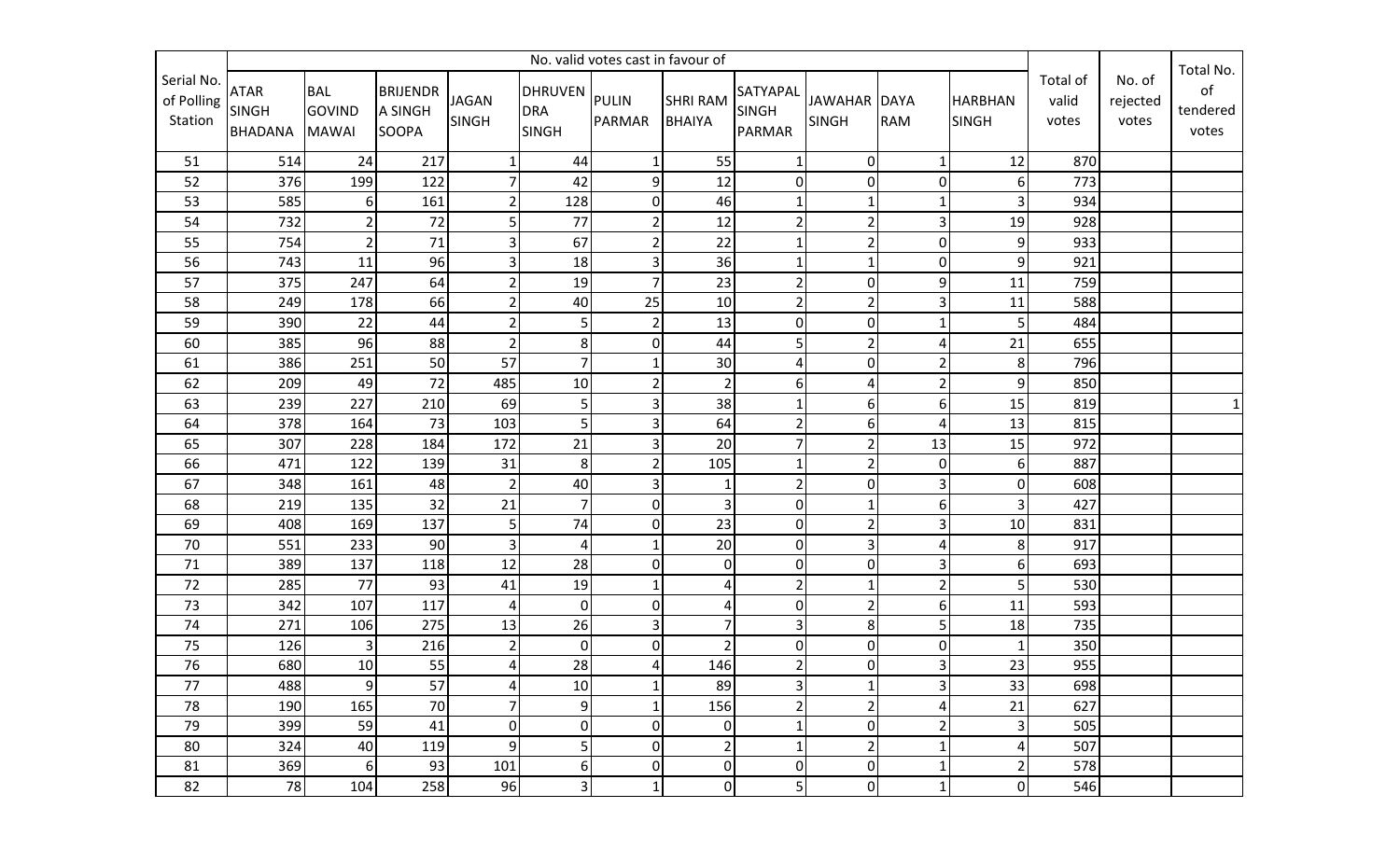|                                     | No. valid votes cast in favour of             |                                             |                                            |                         |                                             |                         |                                  |                                           |                                     |                |                                |                            |                             |                                      |
|-------------------------------------|-----------------------------------------------|---------------------------------------------|--------------------------------------------|-------------------------|---------------------------------------------|-------------------------|----------------------------------|-------------------------------------------|-------------------------------------|----------------|--------------------------------|----------------------------|-----------------------------|--------------------------------------|
| Serial No.<br>of Polling<br>Station | <b>ATAR</b><br><b>SINGH</b><br><b>BHADANA</b> | <b>BAL</b><br><b>GOVIND</b><br><b>MAWAI</b> | <b>BRIJENDR</b><br>A SINGH<br><b>SOOPA</b> | <b>JAGAN</b><br>SINGH   | DHRUVEN PULIN<br><b>DRA</b><br><b>SINGH</b> | PARMAR                  | <b>SHRI RAM</b><br><b>BHAIYA</b> | SATYAPAL<br><b>SINGH</b><br><b>PARMAR</b> | <b>JAWAHAR DAYA</b><br><b>SINGH</b> | <b>RAM</b>     | <b>HARBHAN</b><br><b>SINGH</b> | Total of<br>valid<br>votes | No. of<br>rejected<br>votes | Total No.<br>of<br>tendered<br>votes |
| 83                                  | 471                                           | 118                                         | 21                                         | 22                      | $\overline{0}$                              | $\overline{\mathbf{3}}$ | $\overline{0}$                   | $\overline{0}$                            | $\overline{0}$                      | 3              | 8 <sup>1</sup>                 | 646                        |                             |                                      |
| 84                                  | 515                                           | 4                                           | 87                                         | 29                      | $\overline{2}$                              | $1\vert$                | $\mathbf 0$                      | $\mathbf 0$                               | $\overline{0}$                      | 0              |                                | 640                        |                             |                                      |
| 85                                  | 207                                           | 43                                          | 222                                        | 168                     | $\overline{7}$                              | 3 <sup>1</sup>          | 0                                |                                           | $\overline{0}$                      | 4              | $\overline{2}$                 | 657                        |                             |                                      |
| 86                                  | 182                                           | 246                                         | 141                                        | 53                      | $\mathbf{1}$                                | $\overline{4}$          | 0                                | $\overline{2}$                            | $\mathbf{1}$                        | $\mathbf{1}$   |                                | 633                        |                             |                                      |
| 87                                  | 161                                           | 199                                         | 225                                        | 54                      | $\overline{7}$                              | $\overline{2}$          |                                  |                                           | $\overline{0}$                      | 1              | 3                              | 654                        |                             |                                      |
| 88                                  | 106                                           | 273                                         | 216                                        | $\pmb{0}$               | $\overline{2}$                              | $\overline{4}$          |                                  |                                           | $\overline{0}$                      | 1              |                                | 611                        |                             |                                      |
| 89                                  | 9                                             | 1056                                        | 40                                         | 3                       | $\boldsymbol{0}$                            | $\overline{0}$          | Δ                                | $\pmb{0}$                                 | $\overline{0}$                      | $\mathbf{1}$   |                                | 1114                       |                             |                                      |
| 90                                  | 804                                           | 66                                          | 48                                         | $\pmb{4}$               | $\overline{2}$                              | $\overline{0}$          |                                  | $\mathbf 0$                               | 1                                   | 0              | $\Omega$                       | 927                        |                             |                                      |
| 91                                  | 222                                           | 140                                         | 292                                        | 79                      | 54                                          | $\overline{3}$          | 3                                | $\mathbf{1}$                              | $\overline{2}$                      | 5              |                                | 808                        |                             |                                      |
| 92                                  | 160                                           | 179                                         | 100                                        | $\overline{2}$          | 22                                          | $\overline{4}$          |                                  | $\overline{2}$                            | $\overline{0}$                      | $\mathbf{1}$   | 3                              | 474                        |                             |                                      |
| 93                                  | 298                                           | 380                                         | 164                                        | 93                      | $\mathbf{3}$                                | $\overline{0}$          |                                  | 3                                         | $\overline{2}$                      | 5              |                                | 958                        |                             |                                      |
| 94                                  | 201                                           | 103                                         | 233                                        | $\mathbf 2$             | 18                                          | $\overline{0}$          | 0                                | $\overline{2}$                            | $\overline{0}$                      | $\overline{2}$ |                                | 562                        |                             |                                      |
| 95                                  | 85                                            | 250                                         | 149                                        | $\sqrt{4}$              | 271                                         | $\overline{9}$          |                                  | 5                                         | 3                                   | 1              | 5 <sub>l</sub>                 | 784                        |                             |                                      |
| 96                                  | 163                                           | 257                                         | 113                                        | 13                      | 398                                         | 5 <sup>1</sup>          | 8                                | 3                                         | $\mathbf{1}$                        | 3              | 5                              | 969                        |                             |                                      |
| 97                                  | 570                                           | 115                                         | 38                                         | 8                       | 195                                         | $\overline{2}$          | 6                                | 9                                         | $\overline{2}$                      | 5              | 35                             | 985                        |                             |                                      |
| 98                                  | 81                                            | 87                                          | 11                                         | 9                       | 644                                         | 55                      |                                  | $\mathbf 0$                               | $\overline{0}$                      | 0              |                                | 890                        |                             |                                      |
| 99                                  | 23                                            | 95                                          | 29                                         | $\overline{7}$          | 373                                         | 13                      | 0                                | $\overline{2}$                            | $\overline{0}$                      | 6              |                                | 555                        |                             |                                      |
| 100                                 | 418                                           | 28                                          | 50                                         | 5                       | 176                                         | $\overline{3}$          |                                  | 5                                         | $\overline{2}$                      | 4              |                                | 702                        |                             |                                      |
| 101                                 | 199                                           | 83                                          | 136                                        | 5                       | 386                                         | 25                      | 8                                | 5                                         | 4                                   | $\overline{0}$ | 12                             | 863                        |                             |                                      |
| 102                                 | 29                                            | 12                                          | 5                                          | $\overline{2}$          | 574                                         | $\overline{2}$          |                                  | $\pmb{0}$                                 | $\overline{0}$                      | $\overline{0}$ |                                | 626                        |                             |                                      |
| 103                                 | 99                                            | 69                                          | 23                                         | $\mathbf 1$             | 349                                         | 7 <sup>1</sup>          | 3                                | $\mathbf{1}$                              | 4                                   | 0              | 3                              | 559                        |                             |                                      |
| 104                                 | 156                                           | 290                                         | $\overline{73}$                            | 5                       | 300                                         | 9 <sub>l</sub>          | 12                               | 5                                         | 3                                   | 5              | 10                             | 868                        |                             |                                      |
| 105                                 | 159                                           | 38                                          | 59                                         | 0                       | 417                                         | 24                      | 4                                | 3                                         | $\overline{0}$                      | $\overline{2}$ | 11                             | 717                        |                             |                                      |
| 106                                 | 90                                            | 13                                          | 37                                         | 3                       | 609                                         | 7 <sup>1</sup>          | 4                                |                                           | $\mathbf{1}$                        | $\overline{2}$ | $\overline{7}$                 | 774                        |                             |                                      |
| 107                                 | 109                                           | 172                                         | 18                                         | 4                       | 490                                         | 26                      | 6                                | 4                                         | $\overline{7}$                      | 4              | 18                             | 858                        |                             |                                      |
| 108                                 | 114                                           | 194                                         | 19                                         | 5                       | 579                                         | 22                      | $\mathsf{5}$                     | $6 \mid$                                  | $\overline{0}$                      | $\mathsf{5}$   | 17                             | 966                        |                             |                                      |
| 109                                 | 105                                           | 9                                           | 22                                         | $\overline{\mathbf{c}}$ | 610                                         | 19                      | 8                                | $\overline{2}$                            | $\overline{2}$                      | 3              | 11                             | 793                        |                             |                                      |
| 110                                 | 107                                           | 204                                         | 15                                         | 5                       | 438                                         | 12                      | $\overline{3}$                   | $\overline{2}$                            | $\overline{2}$                      | 5              | $\overline{0}$                 | 793                        |                             |                                      |
| 111                                 | 134                                           | 59                                          | 28                                         | 3                       | 538                                         | 53                      | 11                               | $\mathbf{1}$                              | $\mathbf 0$                         | $\overline{2}$ | 9                              | 838                        |                             |                                      |
| 112                                 | 66                                            | 168                                         | 23                                         | 0                       | 509                                         | 32                      | 4                                | 4                                         | $\pmb{0}$                           | 3              | 7                              | 816                        |                             |                                      |
| 113                                 | 44                                            | 24                                          | 15                                         | 4                       | 628                                         | 76                      | 5                                | $\boldsymbol{0}$                          | $\overline{0}$                      | $\mathbf 1$    | $\mathbf{1}$                   | 798                        |                             |                                      |
| 114                                 | 90                                            | 90                                          | 110                                        | 3                       | 562                                         | 22                      | $6 \mid$                         | $\overline{4}$                            | $\overline{2}$                      | 6              | $6 \mid$                       | 901                        |                             |                                      |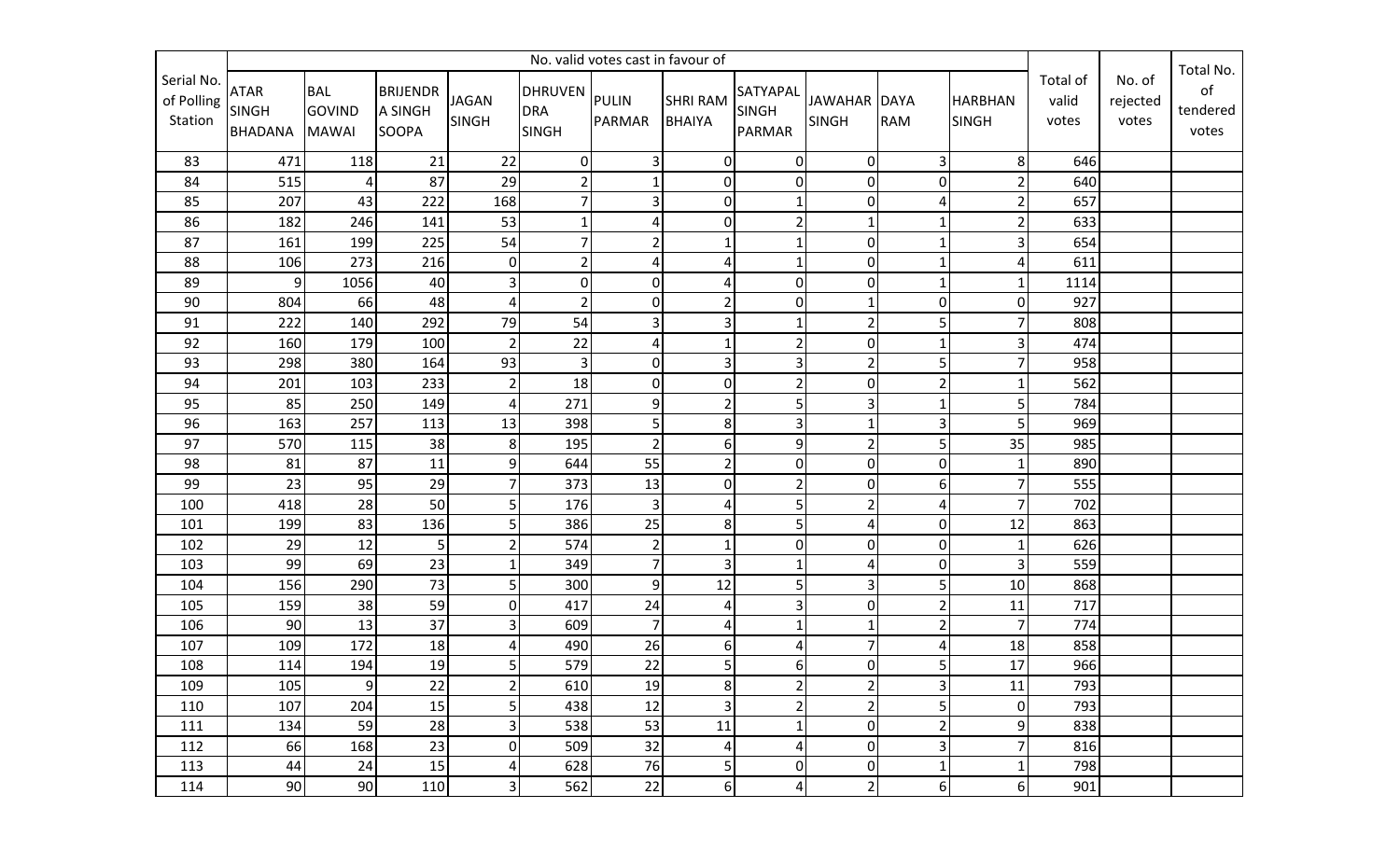|                                     | No. valid votes cast in favour of             |                                             |                                            |                              |                                             |                |                                  |                                           |                              |                |                                |                            |                             |                                      |
|-------------------------------------|-----------------------------------------------|---------------------------------------------|--------------------------------------------|------------------------------|---------------------------------------------|----------------|----------------------------------|-------------------------------------------|------------------------------|----------------|--------------------------------|----------------------------|-----------------------------|--------------------------------------|
| Serial No.<br>of Polling<br>Station | <b>ATAR</b><br><b>SINGH</b><br><b>BHADANA</b> | <b>BAL</b><br><b>GOVIND</b><br><b>MAWAI</b> | <b>BRIJENDR</b><br>A SINGH<br><b>SOOPA</b> | <b>JAGAN</b><br><b>SINGH</b> | DHRUVEN PULIN<br><b>DRA</b><br><b>SINGH</b> | PARMAR         | <b>SHRI RAM</b><br><b>BHAIYA</b> | SATYAPAL<br><b>SINGH</b><br><b>PARMAR</b> | JAWAHAR DAYA<br><b>SINGH</b> | <b>RAM</b>     | <b>HARBHAN</b><br><b>SINGH</b> | Total of<br>valid<br>votes | No. of<br>rejected<br>votes | Total No.<br>of<br>tendered<br>votes |
| 115                                 | 82                                            | 65                                          | 67                                         | 5                            | 625                                         | 23             | 3                                | $\overline{2}$                            | $\mathbf{1}$                 | 1              | 2 <sup>1</sup>                 | 876                        |                             |                                      |
| 116                                 | 159                                           | 307                                         | 278                                        | 6                            | 11                                          | 5 <sup>1</sup> | 6                                | $\mathbf 0$                               | 4                            | 5              | 12                             | 793                        |                             |                                      |
| 117                                 | 120                                           | 170                                         | 68                                         | 5                            | 90                                          | 9              |                                  | 4                                         | 1                            | 0              | 5                              | 473                        |                             |                                      |
| 118                                 | 141                                           | 248                                         | 348                                        | 23                           | $9\,$                                       | 2              | 0                                | $\overline{2}$                            | $\mathbf{1}$                 | $\overline{2}$ |                                | 780                        |                             |                                      |
| 119                                 | 503                                           | 108                                         | 223                                        | 6                            | 64                                          | 5 <sup>1</sup> |                                  | $\overline{2}$                            | 6                            | $\overline{2}$ | 9                              | 929                        |                             |                                      |
| 120                                 | 35                                            | $\mathbf{1}$                                | 799                                        | 4                            | $\mathbf{1}$                                | $\overline{0}$ | 0                                | $\mathbf 0$                               | $\mathbf 0$                  | 0              | $\overline{0}$                 | 840                        |                             |                                      |
| 121                                 | 201                                           | 111                                         | 645                                        | $\bf 8$                      | 8                                           | $\mathbf{1}$   | 0                                | 4                                         | $\mathbf{1}$                 | $\mathbf{1}$   | 8 <sup>1</sup>                 | 988                        |                             |                                      |
| 122                                 | 91                                            | 27                                          | 39                                         | $\mathbf 1$                  | 410                                         | $\overline{3}$ |                                  | Δ                                         | 3                            | 2              |                                | 586                        |                             |                                      |
| 123                                 | 85                                            | 97                                          | 42                                         | $\overline{7}$               | 414                                         | $\overline{7}$ | 6                                | 3                                         | $\mathbf{1}$                 | 5              | 12                             | 679                        |                             |                                      |
| 124                                 | 11                                            | 115                                         | 4                                          | $\mathbf{1}$                 | 211                                         | 2              |                                  | 5                                         | 0                            | 5              |                                | 359                        |                             |                                      |
| 125                                 | 105                                           | 57                                          | 6                                          | $\overline{2}$               | 313                                         | $\overline{3}$ | 6                                | $\mathbf 0$                               | $\mathbf{1}$                 | $\overline{2}$ |                                | 497                        |                             |                                      |
| 126                                 | 102                                           | 23                                          | 22                                         | $\pmb{0}$                    | 394                                         | 10             | 8                                |                                           | $\mathbf{1}$                 | $\overline{2}$ | 3                              | 566                        |                             |                                      |
| 127                                 | 219                                           | 52                                          | 24                                         | $\overline{2}$               | 351                                         | 8 <sup>1</sup> |                                  | 10                                        | $\mathbf 0$                  | $\overline{2}$ | 2                              | 677                        |                             |                                      |
| 128                                 | 186                                           | 22                                          | 62                                         | $\overline{7}$               | 252                                         | 4              | $\overline{2}$                   | 3                                         | $\mathbf{1}$                 | $\overline{3}$ | 11                             | 553                        |                             |                                      |
| 129                                 | 22                                            | $17\,$                                      | $\overline{2}$                             | $\overline{2}$               | 671                                         | $\overline{7}$ |                                  | $\mathbf 0$                               | $\overline{0}$               | 0              | 3                              | 727                        |                             |                                      |
| 130                                 | 256                                           | 124                                         | 117                                        | 3                            | 536                                         | $\overline{3}$ |                                  | 6                                         | 0                            | 3              | 3                              | 1052                       |                             |                                      |
| 131                                 | 431                                           | 70                                          | 35                                         | $\overline{c}$               | 244                                         | 22             |                                  | $\overline{2}$                            | $\overline{0}$               | $\mathbf{1}$   |                                | 814                        |                             |                                      |
| 132                                 | 28                                            | 9                                           | 149                                        | 5                            | 498                                         | 14             | 6                                | 11                                        | 3                            | $\overline{2}$ |                                | 726                        |                             |                                      |
| 133                                 | 76                                            | 10                                          | 24                                         | 3                            | 424                                         | 9              | 0                                | $\overline{2}$                            | $\overline{0}$               | 0              | 5                              | 553                        |                             |                                      |
| 134                                 | 205                                           | 168                                         | 20                                         | $\mathbf 1$                  | 174                                         | $\overline{4}$ |                                  | $\mathbf{1}$                              | $\overline{0}$               | $\overline{0}$ | 3                              | 578                        |                             |                                      |
| 135                                 | 70                                            | 105                                         | 13                                         | $\pmb{0}$                    | 356                                         | $\overline{3}$ |                                  | $\mathbf{1}$                              | 0                            | 0              |                                | 551                        |                             |                                      |
| 136                                 | 202                                           | 351                                         | 216                                        | 9                            | 83                                          | 6 <sup>1</sup> |                                  | $\mathbf 0$                               | $\overline{2}$               | $\overline{2}$ |                                | 882                        |                             |                                      |
| 137                                 | 404                                           | 22                                          | 283                                        | 9                            | 110                                         | 10             |                                  | 5                                         | 4                            | 4              | 13                             | 868                        |                             |                                      |
| 138                                 | 19                                            | $\overline{0}$                              | 10                                         | 4                            | 775                                         | 26             |                                  | 42                                        | 3                            | $\overline{2}$ | 7                              | 892                        |                             |                                      |
| 139                                 | 194                                           | 98                                          | 31                                         | 4                            | 395                                         | 14             |                                  | 56                                        | 3                            | 5              | 12                             | 819                        |                             |                                      |
| 140                                 | 175                                           | 40                                          | 4                                          | 5                            | 398                                         | 26             | $\overline{7}$                   | 38                                        | $\mathbf 1$                  | $\overline{3}$ | 18                             | 715                        |                             |                                      |
| 141                                 | 89                                            | 115                                         | 17                                         | $\overline{\mathbf{c}}$      | 408                                         | $\overline{3}$ | 3                                | 181                                       | $\mathbf{1}$                 | $\overline{2}$ | 2 <sup>1</sup>                 | 823                        |                             |                                      |
| 142                                 | 230                                           | 88                                          | 104                                        | $\mathbf 1$                  | 139                                         | 2 <sup>1</sup> | 4                                | 4                                         | $\overline{0}$               | $\mathbf{1}$   | 11                             | 584                        |                             |                                      |
| 143                                 | 35                                            | $\mathbf{1}$                                | 21                                         | 3                            | 37                                          | $\overline{3}$ | 6                                | 798                                       | 4                            | 3              | $\overline{4}$                 | 915                        |                             |                                      |
| 144                                 | 16                                            | 50                                          | 10                                         | 0                            | 267                                         | 8 <sup>1</sup> | 5                                | 379                                       | 3                            | $\mathbf{1}$   | 4                              | 743                        |                             |                                      |
| 145                                 | 104                                           | 51                                          | 17                                         | 4                            | 35                                          | 2 <sup>1</sup> | 7                                | 610                                       | $\boldsymbol{9}$             | 6              | 5 <sup>1</sup>                 | 850                        |                             |                                      |
| 146                                 | 19                                            | 60                                          | 20                                         | $\overline{2}$               | 135                                         | 39             | 2                                | 380                                       | $\overline{2}$               | $6\vert$       | 2 <sup>1</sup>                 | 667                        |                             |                                      |